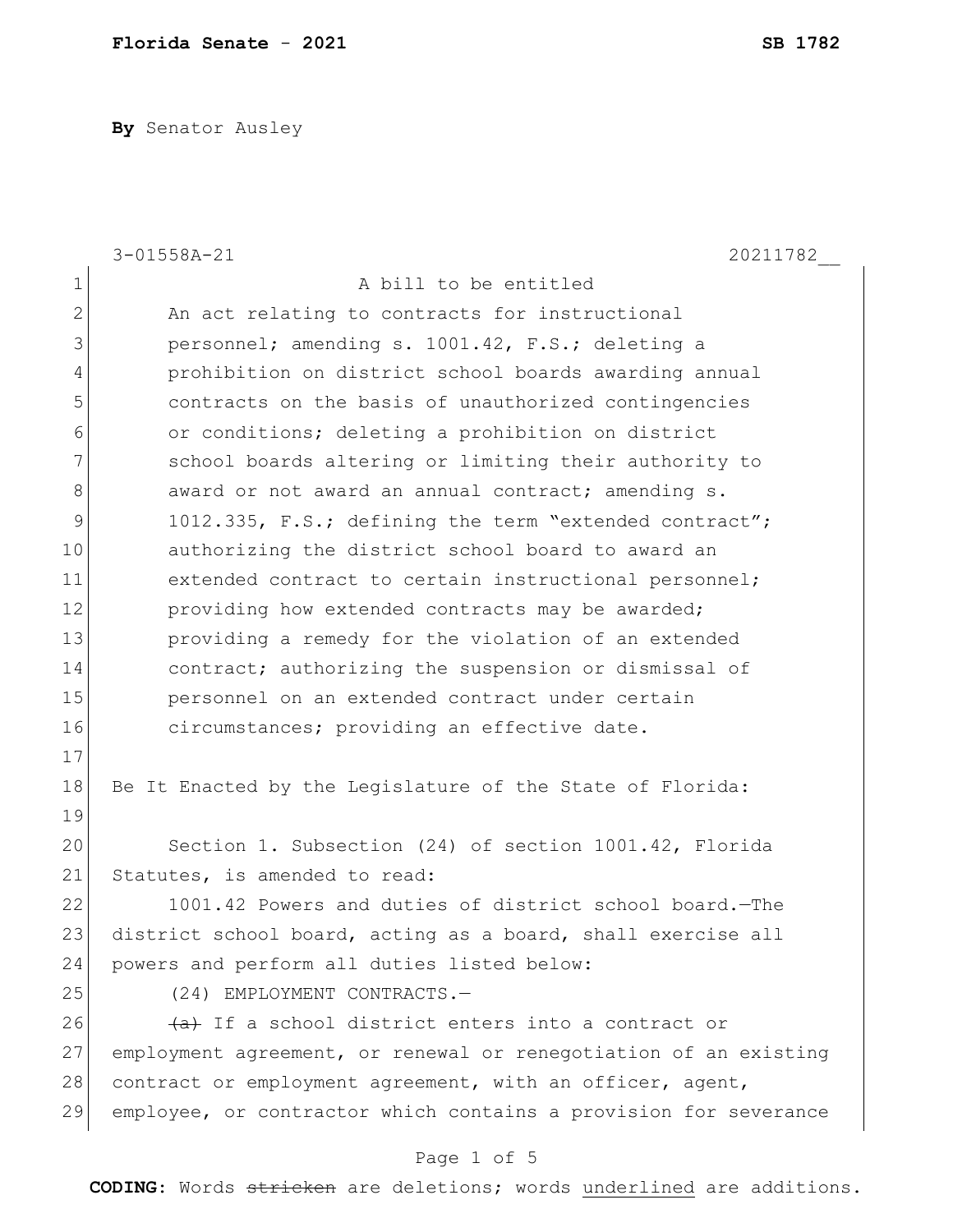|    | 20211782<br>$3 - 01558A - 21$                                                      |
|----|------------------------------------------------------------------------------------|
| 30 | pay, the contract or employment agreement must include the                         |
| 31 | provisions of s. 215.425.                                                          |
| 32 | (b) A district school board may not award an annual                                |
| 33 | contract on the basis of any contingency or condition not                          |
| 34 | expressly authorized in law by the Legislature or alter or limit                   |
| 35 | its authority to award or not award an annual contract as                          |
| 36 | provided in s. 1012.335. This paragraph applies only to a                          |
| 37 | collective bargaining agreement entered into or renewed by a                       |
| 38 | district school board on or after June 15, 2017.                                   |
| 39 | Section 2. Subsections (1) through (4) of section 1012.335,                        |
| 40 | Florida Statutes, are amended to read:                                             |
| 41 | 1012.335 Contracts with instructional personnel hired on or                        |
| 42 | after July 1, $2011.-$                                                             |
| 43 | (1) DEFINITIONS. - As used in this section, the term:                              |
| 44 | (a) "Annual contract" means an employment contract for a                           |
| 45 | period of no longer than 1 school year which the district school                   |
| 46 | board may choose to award or not award without cause.                              |
| 47 | (b) "Extended contract" means an employment contract with                          |
| 48 | the district school board for a period longer than 1 year, not                     |
| 49 | to exceed 3 years.                                                                 |
| 50 | (c) (b) "Instructional personnel" means instructional                              |
| 51 | personnel as defined in s. $1012.01(2)$ (a) - (d), excluding                       |
| 52 | substitute teachers.                                                               |
| 53 | (d) $\left\{\text{e}\right\}$ "Probationary contract" means an employment contract |
| 54 | for a period of 1 school year awarded to instructional personnel                   |
| 55 | upon initial employment in a school district. Probationary                         |
| 56 | contract employees may be dismissed without cause or may resign                    |
| 57 | without breach of contract. A district school board may not                        |
| 58 | award a probationary contract more than once to the same                           |

## Page 2 of 5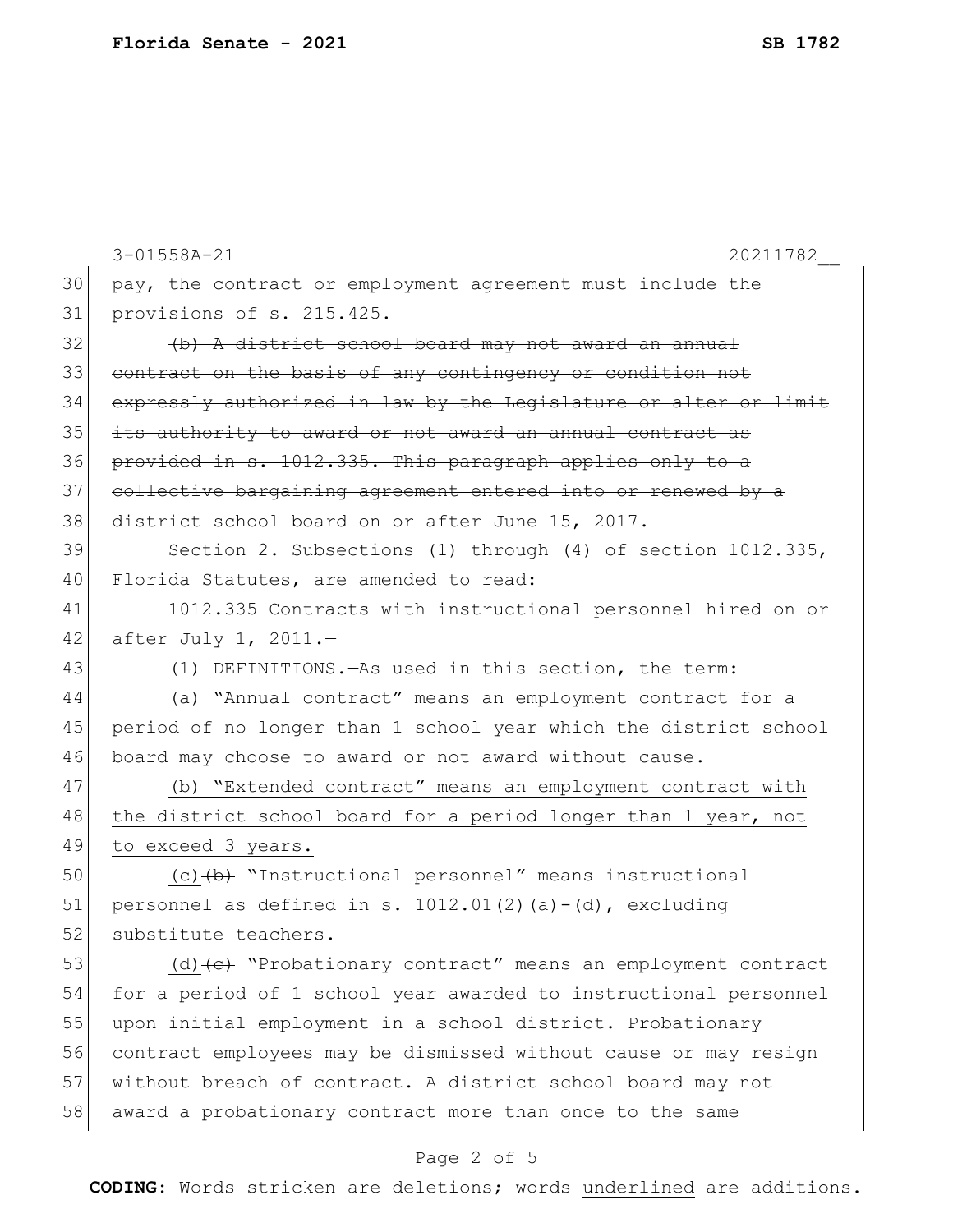|    | $3 - 01558A - 21$<br>20211782                                    |
|----|------------------------------------------------------------------|
|    |                                                                  |
| 59 | employee unless the employee was rehired after a break in        |
| 60 | service for which an authorized leave of absence was not         |
| 61 | granted. A probationary contract shall be awarded regardless of  |
| 62 | previous employment in another school district or state.         |
| 63 | $(2)$ EMPLOYMENT. -                                              |
| 64 | (a) Beginning July 1, 2011, Each individual newly hired as       |
| 65 | instructional personnel by the district school board shall be    |
| 66 | awarded a probationary contract. Upon successful completion of   |
| 67 | the probationary contract, the district school board may award   |
| 68 | an annual contract pursuant to paragraph (c) or an extended      |
| 69 | contract pursuant to paragraph (d).                              |
| 70 | (b) Beginning July 1, 2011, An annual contract may be            |
| 71 | awarded pursuant to paragraph (c) or an extended contract may be |
| 72 | awarded pursuant to paragraph (d) for instructional personnel    |
| 73 | who have successfully completed a probationary contract with the |
| 74 | district school board and have received one or more annual       |
| 75 | contracts from the district school board.                        |
| 76 | (c) An annual contract may be awarded $\theta$ the the employee: |
| 77 | 1. Holds an active professional certificate or temporary         |
| 78 | certificate issued pursuant to s. 1012.56 and rules of the State |
| 79 | Board of Education.                                              |
| 80 | 2. Has been recommended by the district school                   |
| 81 | superintendent for the annual contract based upon the            |
| 82 | individual's evaluation under s. 1012.34 and approved by the     |
| 83 | district school board.                                           |
| 84 | 3. Has not received two consecutive annual performance           |
| 85 | evaluation ratings of unsatisfactory, two annual performance     |

85 evaluation ratings of unsatisfactory, two annual performance 86 evaluation ratings of unsatisfactory within a 3-year period, or 87 three consecutive annual performance evaluation ratings of needs

## Page 3 of 5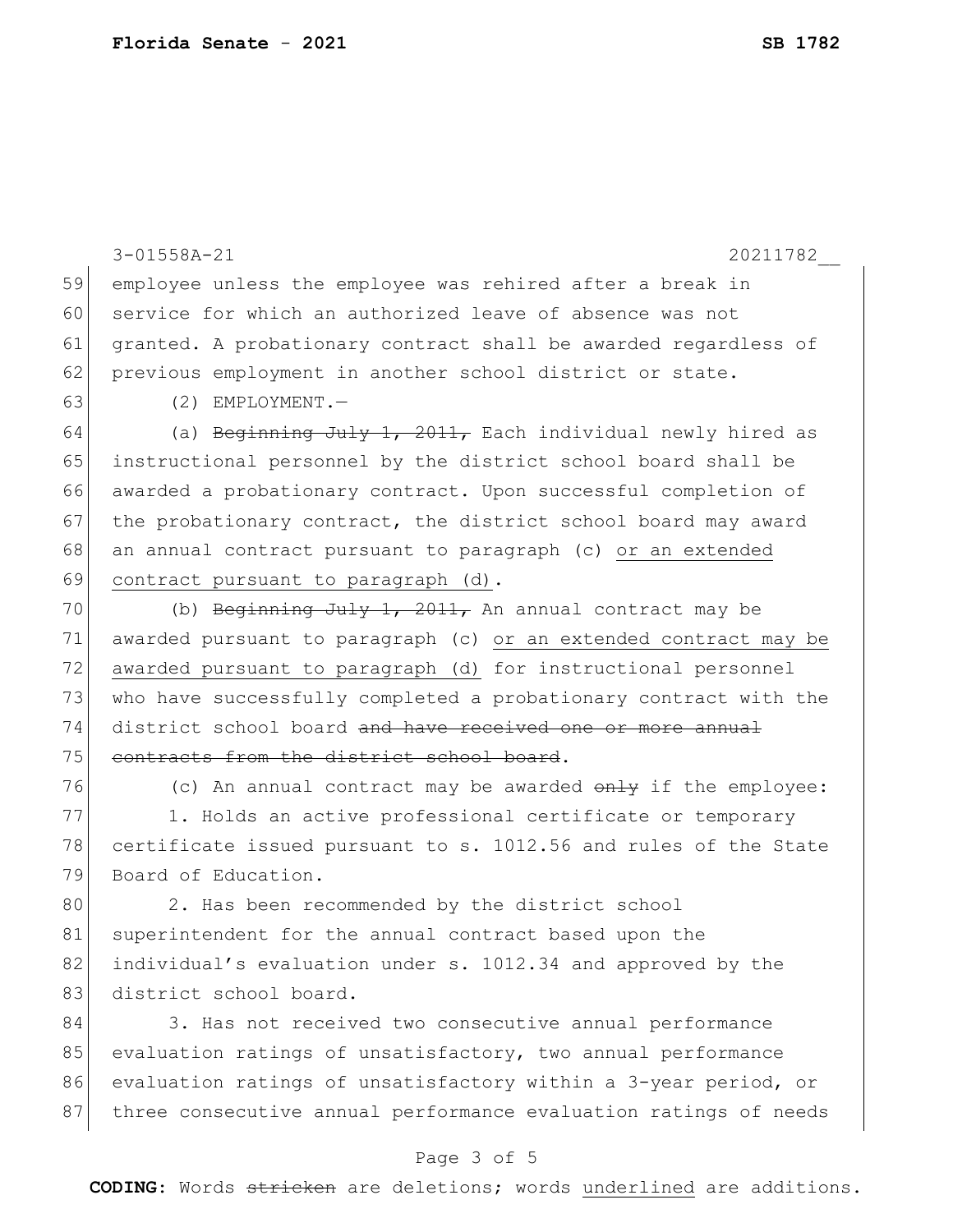|     | 3-01558A-21<br>20211782                                          |
|-----|------------------------------------------------------------------|
| 88  | improvement or a combination of needs improvement and            |
| 89  | unsatisfactory under s. 1012.34.                                 |
| 90  | (d) 1. An extended contract may be awarded if the employee:      |
| 91  | a. Holds an active professional certificate issued pursuant      |
| 92  | to s. 1012.56 and the rules of the State Board of Education; and |
| 93  | b. Has received an annual performance evaluation rating of       |
| 94  | effective or highly effective and has not received a rating of   |
| 95  | unsatisfactory within a 3-year period.                           |
| 96  | 2. The contract term shall be determined by the school           |
| 97  | district. A contract may exceed 1 year but may not exceed 3      |
| 98  | years.                                                           |
| 99  | 3. Contract terms determined pursuant to this paragraph are      |
| 100 | subject to approval by the district school superintendent or his |
| 101 | or her designee.                                                 |
| 102 | (3) VIOLATION OF ANNUAL OR EXTENDED CONTRACT. - Instructional    |
| 103 | personnel who accept a written offer from the district school    |
| 104 | board and who leave their positions without prior release from   |
| 105 | the district school board are subject to the jurisdiction of the |
| 106 | Education Practices Commission.                                  |
| 107 | (4) SUSPENSION OR DISMISSAL OF INSTRUCTIONAL PERSONNEL ON        |
| 108 | ANNUAL CONTRACT OR ON EXTENDED CONTRACT. Any instructional       |
| 109 | personnel with an annual contract or extended contract may be    |
| 110 | suspended or dismissed at any time during the term of the        |
| 111 | contract for just cause as provided in subsection (5). The       |
| 112 | district school board shall notify the employee in writing       |
| 113 | whenever charges are made and may suspend such person without    |
| 114 | pay. However, if the charges are not sustained, the employee     |
| 115 | shall be immediately reinstated and his or her back pay shall be |
| 116 | paid. If the employee wishes to contest the charges, he or she   |
|     |                                                                  |

## Page 4 of 5